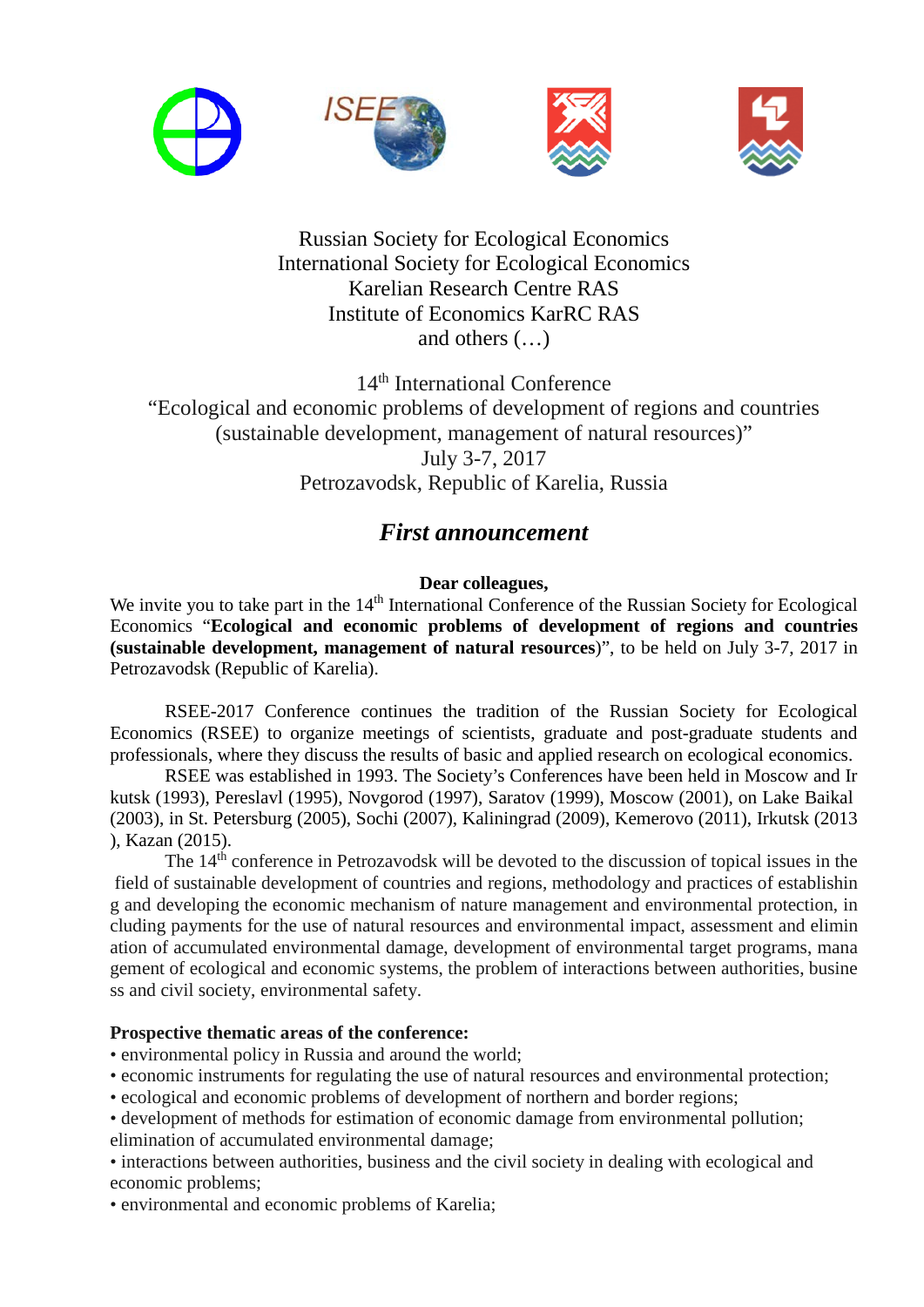- the problem of resource- and energy-saving;
- the effectiveness of nature conservation activities;
- ecological-economic modeling in the field of sustainable development;
- economic environmental impact assessment and expert review.

Conference languages - Russian and English. Interpretation will be provided during sessions.

## *The following awards will be given at the conference:*

• *"For outstanding achievement in research on Russian ecological economics";*

• *"For the best conference presentation"* (three awards to graduate and post-graduate students)

## *Important dates:*

Until March 15, 2017. Submission of applications and abstracts (200 words max) Until April 1, 2017. Call for papers including instructions for authors (4 pages max). Until May 1, 2017. Payment of conference fee and submission of papers for publication June 1, 2017. Publication and dispatch of the preliminary programme

## *International Programme Committee* (draft)

…………….. – *Co-chair*, ISEE President-elect,

P.I. Safonov (Russia/USA),*– Co-chair,*

P.V. Druzhinin – *Co-chair*, RSEE President,

S.N. Bobylev (Russia), A.A. Voinov (Netherlands), V.A. Grachev (Russia), I.P. Glazyrina (Russia), V.I. Danilov-Danil'yan (Russia), C. Cavalcanti (Brazil), P.V. Kasyanov (Russia), L.M. Korytny (Russia), L.G. Melnik (Ukraine), G.E. Mekush (Russia), I.M. Potravny (Russia), O.V. Prokopenko (Ukraine), R.A. Perelet (Russia), T. Tambovtseva (Latvia), A.V. Shevchuk (Russia), O.S. Shimova (Belarus), G.A. Shikhashvili (Georgia), J. Farley (USA), M. O'Connor (France), M. Fischer-Kowalski (Austria) – ISEE President, А. Friend (Canada), M. von Hauff (Germany) + 2 persons from Finland (probably Kosonen and Karjalainen)

## *Organizing Committee*

P.V. Druzhinin, DSc, RSEE President, Head of Unit, Institute of Economics, KarRC RAS – Organizing Committee Chair;

T.V. Morozova, DSc, Acting Director, Institute of Economics, KarRC RAS – Co-chair;

A.F. Titov, DSc, RAS Corr. Academician, KarRC RAS President – Co-chair;

Yu.V. Saveliev, DSc, Deputy Prime Minister of the Republic of Karelia, – Co-chair; Members:

V.B. Akulov, DSc, Dean, School of Economics, Petrozavodsk State University;

N.N. Filatov, DSc, RAS Corr. Academician, Head of Laboratory, Northern Water Problems Institute, KarRC RAS;

A.M. Kryshen', DSc, KarRC RAS Vice President for Science, Director of the Forest Research Institute KarRC RAS;

A.E. Kurilo, DSc, Vice Director, Institute of Economics, KarRC RAS;

O.V. Tolstoguzov, DSc, Head of Unit, Institute of Economics, KarRC RAS;

G.B. Kozyreva, DSc, Leading Researcher, Institute of Economics, KarRC RAS;

L.M. Kulakova, PhD, Secretary for Science, Institute of Economics, KarRC RAS;

O.V. Potasheva, PhD, Researcher, Institute of Economics, KarRC RAS – Assistant Chair;

A.V. Vasilieva, Junior Researcher, Institute of Economics, KarRC RAS – Conference Secretary.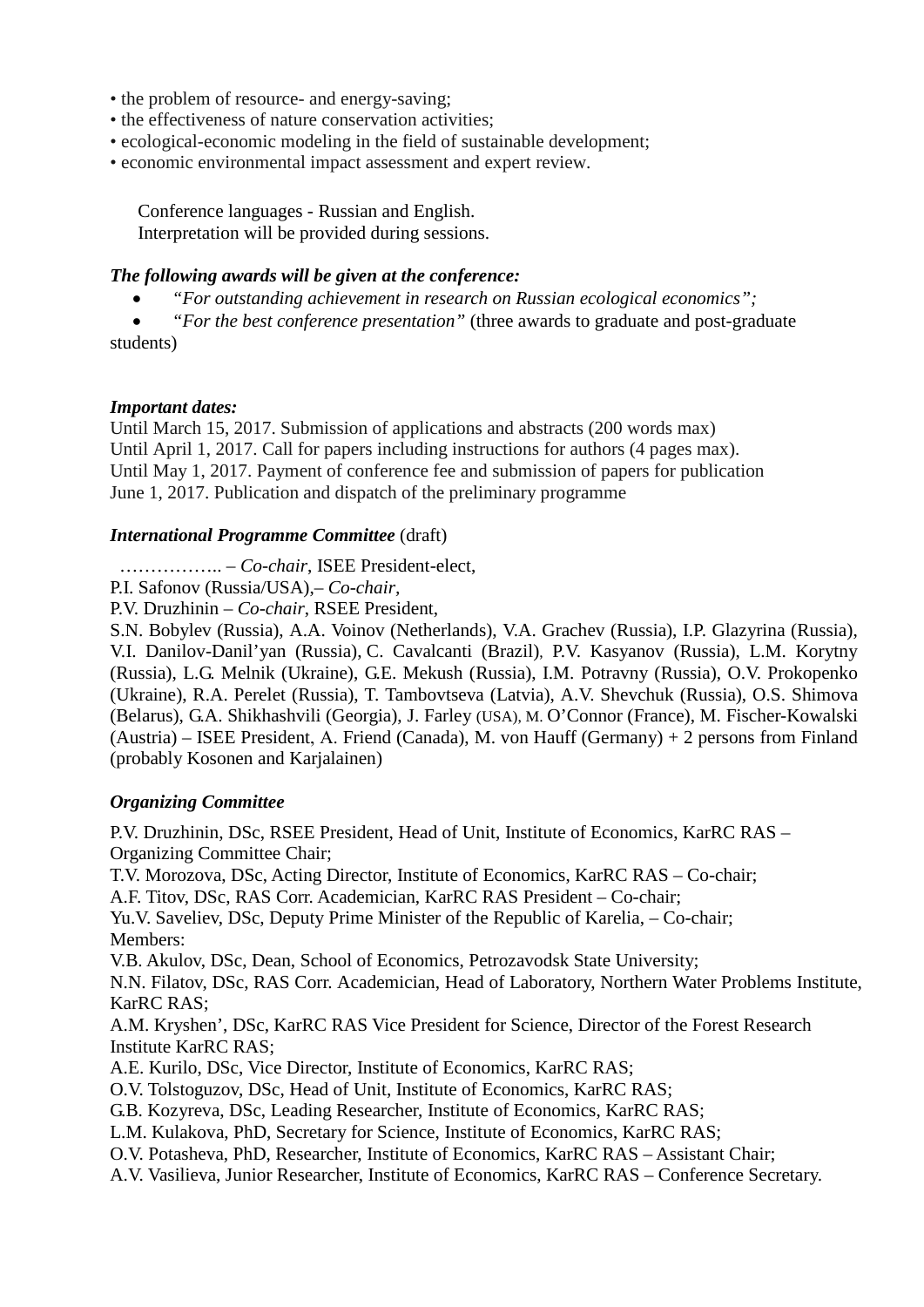## **RSEE website:** [http://RSEE.org](http://rsee.org/)

#### *Day-by-day preliminary program*

July 3 - arrival and accommodation of participants

July 4 - registration, opening of the conference, plenary session, buffet dinner

July 5 - plenary and thematic sessions,

July 6 – excursion tours, most likely to Kizhi

July 7 - thematic sessions, round table session, an RSEE technical meeting

July 8 - optional excursions (Ruskeala or Valaam or Kivach nature reserve or Karelian village Kinerma)

*Registration fee* (for participants from Russia, CIS and Baltic States) will be decided in February (approximately 4000 roubles for researchers and 1000 RUB for students and postgraduates). The fee for participants from abroad is EUR 100.

The registration fee covers participation in sessions and meetings, coffee breaks, buffet dinner, EN-RU interpretation, publication of proceedings. Travel to Petrozavodsk and back, accommodation, meals, conference dinner and excursions are not covered or charged extra.

## **Applications for participation in RSEE 2017**

Name (in full): Position: Degree: Affiliation, address: Personal address, including zip code: Phone, fax, e-mail: Paper title: Conference thematic area (1-10 from the list above): Abstract (max 200 words): Participation format: [ ] oral presentation [ ] poster

Applications are to be submitted before March 1, 2017 at two e-mail addresses: for the website of the Institute of Economics of Karelian Research Centre of RAS insteco@karelia.ru and the conference's website (will be created later, after the RHF funding decisions). When e-mailing the application, request confirmation of receipt.

Maximum contribution is two presentations (with or without co-authors), but not more than one oral presentation by each co-author.

#### **Accommodation options:**

1. **Park Inn by Radisson Petrozavodsk** – Right next to the railway station; taxi or bus (trolleybus) ride or 30 min walk to the conference venue.